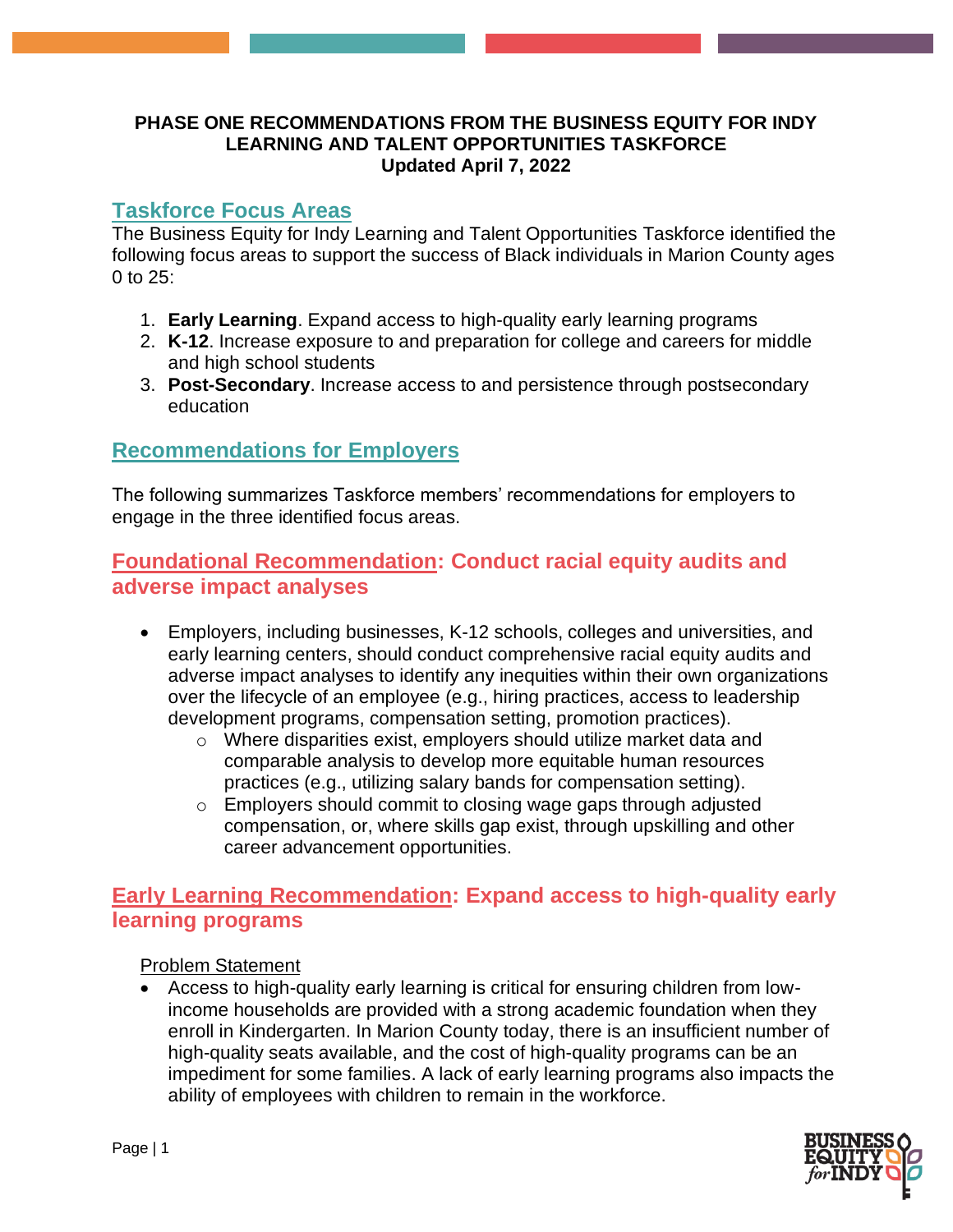#### Action Steps

- Employers of all sizes should establish an early learning employee benefit program, stratified by family income, that improves the affordability and accessibility of high-quality early learning. An early learning employee benefit program could consist of some or all of the following:
	- a. An Education Savings Account (structured like a Health Savings Account) providing an employer contribution to match (partially or fully) an employee's contribution to their child's early learning program.
	- b. Reserved seats at local early learning programs.
	- c. Investment in on-site or near-site early learning programs.
	- d. Back-up care services.
	- e. Early learning tuition scholarships.

Each of these benefit options would help grow demand for or help underwrite the costs to operate early learning programs, in turn helping to grow the supply of highquality providers. Easier access to high-quality early learning programs has the added benefit of supporting working parents and enabling them to work full time.

## **K-12 Recommendation: Increase exposure to and preparation for college and careers for middle and high school students**

#### Problem Statement

- Too few Black K-12 students demonstrate proficiency in core subjects such as reading, math and science, and these academic challenges are compounded by non-school factors such as food insecurity, the digital divide, insufficient mental health supports, and exposure to gun violence and other trauma.
- Low proficiency in core subjects such as math and science are of significant concern, given the critical importance of a well-prepared STEM workforce for high-wage, high-demand jobs in Central Indiana's advanced industries (as defined by Brookings in the **GPS study** released by CICP).
- Because of Indiana's new Graduation Pathways requirements, some form of work-based learning is required for all high school students in Indiana. Not every student currently receives exposure to Central Indiana's advanced industries.

#### Action Steps

- Employers of all sizes should provide experiential, work-based learning opportunities to students starting in middle school and extending into high school. Work-based learning can span a spectrum that includes job shadowing, interview preparation, skill-based resume preparation, paid and unpaid internships, and modern youth apprenticeships starting in high school.
	- o Sample model programs: [IU Health/IPS Fellowship,](https://iuhealth.org/thrive/iu-health-ips-launch-career-development-program-at-crispus-attucks) One America's [Pathways Program,](https://www.oneamerica.com/articles/Community-Pathways-Program) the Ascend Indiana/Employ Indy [Modern](https://indymodernapprenticeship.com/)  [Apprenticeship Program](https://indymodernapprenticeship.com/) (MAP), and [Purdue Polytechnic High School.](https://pphs.purdue.edu/)